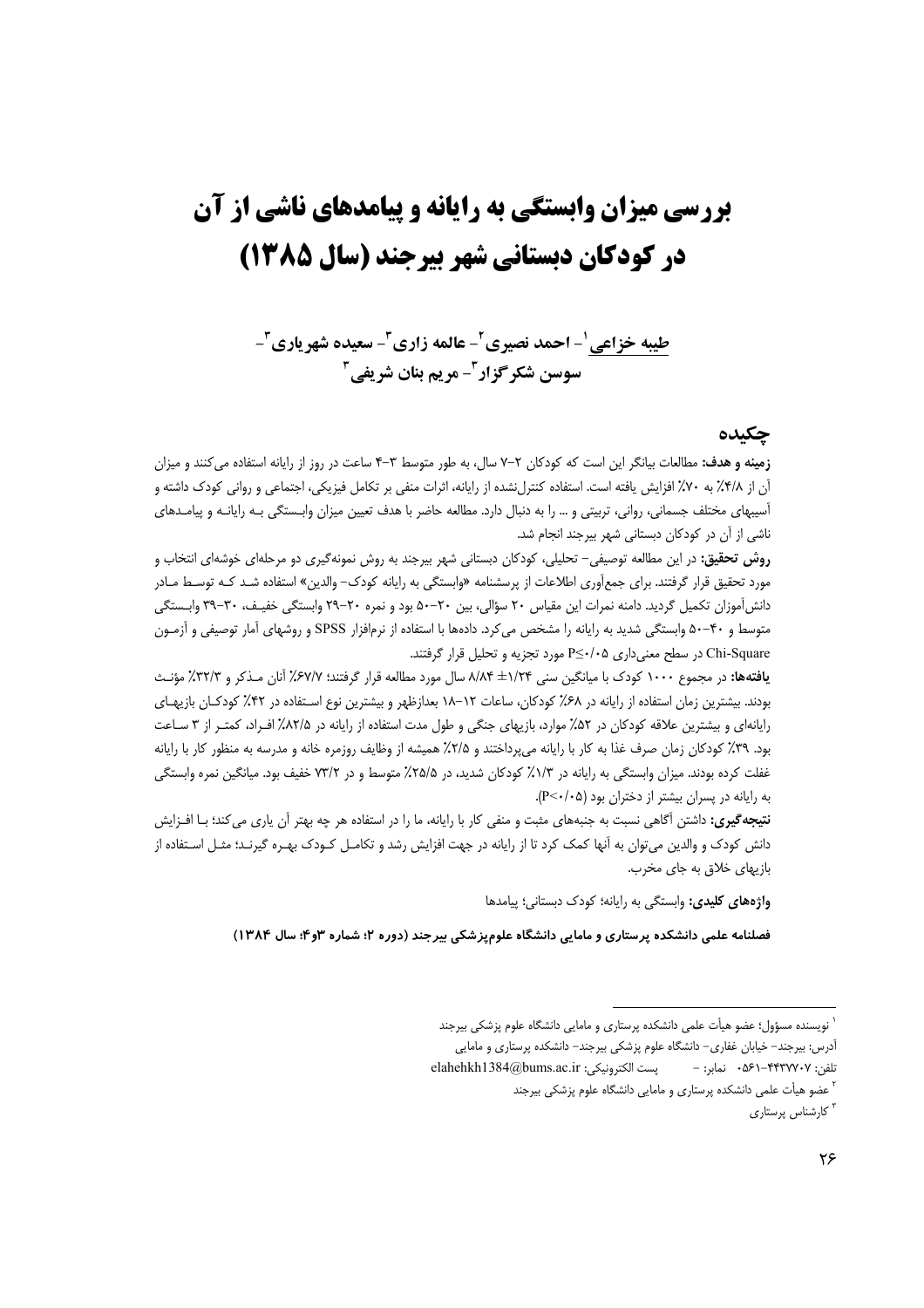#### مقدمه

استفاده از رایانه، یکی از جلوههای آشکار دنیای مدرن و ابزاری مهم برای آموزش نسل نو به شمار میآید. طبق برآورد صورت گرفته، در سال ۲۰۰۵ بیش از ۷۷ میلیون کودک وارد فضای سایبر شدهاند (۱). بررسی آماری نشان میدهد کودکان ۲-۷ سال، به طور متوسط ۳-۴ ساعت در روز از رایانه استفاده می کنند و این زمان با افزایش سن طولانیتر میشود (۲).

در سالهای اخیر رایانه و اینترنت بتدریج تا حدّی جای تلویزیون را گرفته و احتمال میرود که در آیندهای نزدیک نقش عمده تری از تلویزیون در زندگی کودکان و نوجوانان داشته باشد؛ در صورتی که از این فناوری به طور صحیح استفاده شود، اثرات مثبتی به همراه دارد؛ در حالی که تحقیقات بیانگر خطرات ناشی از کاربرد بی رویه و غلط آن است که تمامی کاربران را تهدید می کند (۱).

استفاده كنترل نشده از رايانه، وقتى با ديگر فناوريها از قبيل تلویزیون همراه باشد، کودک را در معرض خطر اثرات مضر آن بر تکامل فیزیکی، اجتماعی و روانی قرار میدهد که از آنها میتوان به مشکلات بینایی، صدمات سیستم اسکلتی، چاقی، مشکلات ارتباطی و اعتیاد الکترونیکی اشاره کرد (۴،۳).

امروزه دسترسی کودکان و قشر جوان به بازیهای الکترونیکی بسادگی امکان پذیر است؛ در حالی که بیشتر والدین نسبت به خطرات استفاده بیش از حدّ از این بازیها بی|طلاع هستند؛ در گذشته بازیها از طریق ارتباط کودکان با یکدیگر انجام میشد اما امروزه كودكان بيشترين ساعات روز را صرف بازيهاى الكترونيكي می کنند؛ در حالی که هیچگونه ارتباط عاطفی و انسانی ایجاد نمي كنند (٢).

از اثرات بازیهای رایانهای، ایجاد رفتار خشونتآمیز در کودکان و نوجوانان است که به چند عامل بستگی دارد؛ درجه خشونت بازی، توانایی تشخیص و تمیز کودک بین دنیای تخیلی و واقعیت زندگی، قدرت کودک برای مهار کردن تمایلات و انگیزههای وجودی و چارچوب ارزشی که کودک در آن رشد می کند و نیز ارزشهایی که در محتوای بازی مستتر است (۵).

تحقیقات اخیر دلالت بر این دارد که بازیهای رایانهای سبب صدمات مغزی طولانی،مدت میشود. این بازیها فقط قسمتهایی از مغز را که به بینایی و حرکت اختصاص دارد، تحریک می کند. در

کودکانی که ساعات زیادی بازی میکنند، لب فرونتال مغز که نقش بسزایی در تکامل حافظه و یادگیری دارد، تکامل نمی یابد. افرادی که لب فرونتال آنها تکامل پیدا نکرده، بیشتر مستعد رفتار خشونت آمیز هستند؛ در مقابل محاسبات ریاضی فعالیت این قسمت از مغز را تحریک میکند (۶).

دانستن جنبههای مثبت و منفی رایانه به ما کمک میکند که از فناوری کمک بگیریم بدون آن که در دام آن بیفتیم. برخی از پژوهشگران معتقدند با ورود این گونه وسایل به حیطه آموزش و پرورش، اثرات مثبت آنها برای تسهیل و تقویت و حتی جانشینی آموزگار مطرح شده است؛ چنان که برخی از بازیهای رایانهای، امکان بالابردن مهارت حل مسأله و نیز تخفیف پارهای از علائم بیماریهای روانی را فراهم می کند (۷).

مطالعه حاضر با هدف تعیین میزان وابستگی به رایانه در کودکان و بررسی پیامدهای آن انجام شد تا راهکارهای مناسب برای مقابله با آنها و استفاده بهینه و مناسب از رایانه برای کودکان مدرسهای پیشنهاد گردد.

## روش تحقيق

در این مطالعه توصیفی- تحلیلی، کودکان دبستانی شهر بیرجند، به روش نمونهگیری خوشهای دو مرحلهای انتخاب و مورد تحقیق قرار گرفتند؛ بدین ترتیب که از مدارس مناطق مختلف شهر بیرجند چند مدرسه انتخاب، سپس از هر مدرسه در همه مقاطع تحصیلی به روش تصادفی ساده چند دانشآموز انتخاب شدند.

ابزار گردآوری اطلاعات پرسشنامه بود که در جلسهای ضمن دعوت از مادر دانشآموزان مایل به شرکت در پژوهش، پس از توضیحات لازم به ایشان داده شد تا با در نظر گرفتن رفتار کودک خویش در عرض یک هفته بدون اطلاع کودک، پرسشنامه را در منزل تکمیل و سپس به اولیای مدرسه عودت دهند. در این ابزار ٢٠ سؤالي، براي سنجش رفتار وابستگي به رايانه كه توسط والدین کودک تکمیل میشود، به هر سؤال نمره (۱= هرگز یا بندرت، ٢= گهگاهي، ٣= مكرر، ۴- اغلب اوقات، ۵= هميشه)، داده می شود. دامنه نمرات بین ۲۰-۵۰ می باشد. نمره ۲۰-۲۹ نشانه وابستگی به رایانه در حدّ خفیف، ٣٠-٣٩ متوسط، ۴٠-۵۰ در حدّ شدید توأم با مشکلات جدّی در زندگی، تحصیل و روابط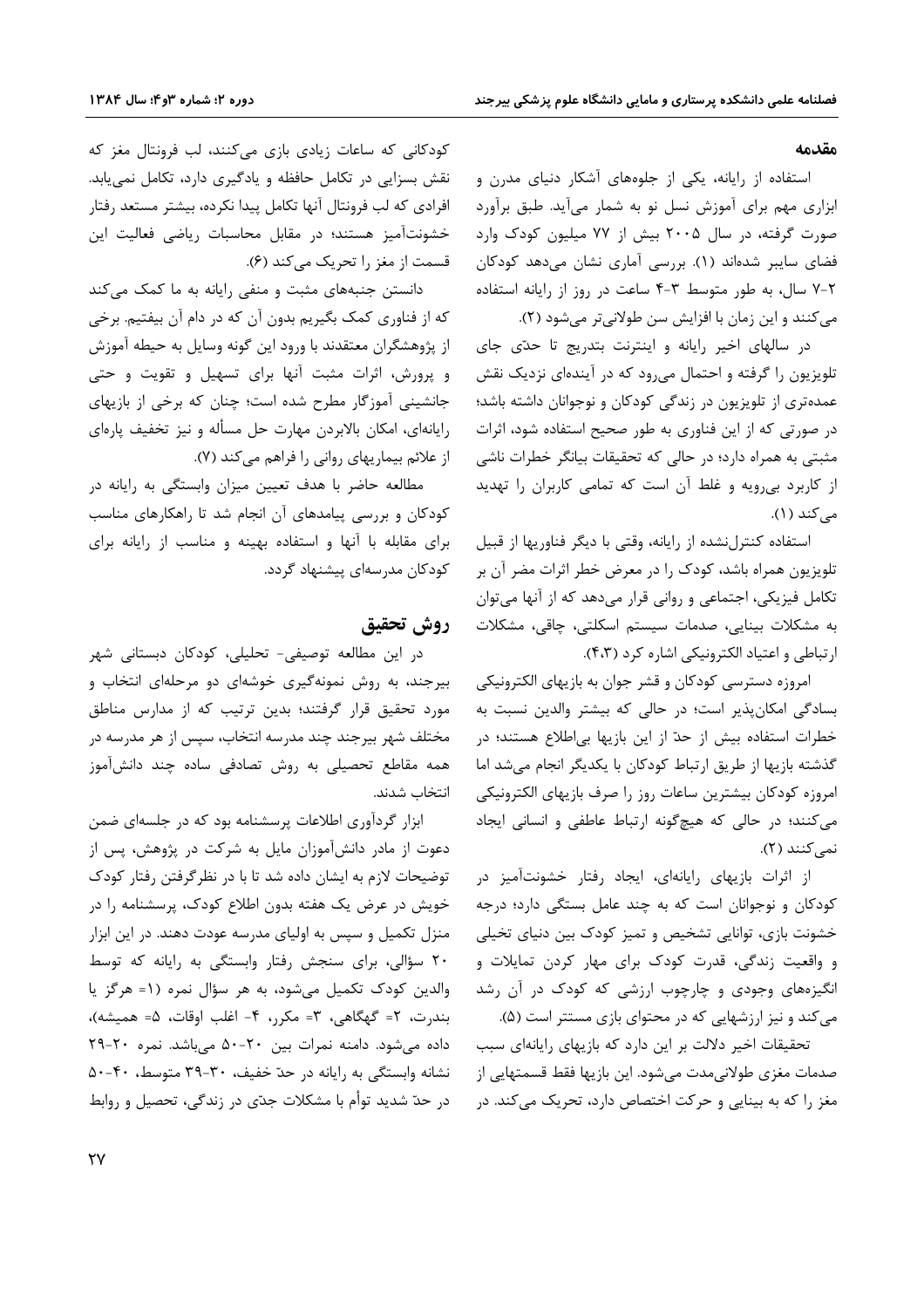بین فردی می باشد (۸).

بررسی پایایی پرسشنامه با محاسبه ضریب ألفا کرونباخ انجام شد. برای تجزیه و تحلیل دادهها از نرمافزار SPSS و روشهای آمار توصیفی و نیز آزمونهای t و Chi-Square در سطح معنىدارى 9⁄2۰/۰۵ استفاده گرديد.

#### **يافتهها**

در مجموع ۱۰۰۰ کودک با میانگین سنی ۱/۲۴±۸/۸۴ سال مورد مطالعه قرار گرفتند؛ ۶۷/۷٪ آنان مذکر و ۳۲/۳٪ مؤنث ودند. جدول ۰۱ توزیع فراوانی کودکان را بر حسب مدت کار با į رایانه، نوع زمان استفاده از رایانه و نوع بازیهای رایانهای مورد علاقه کودکان نشان میدهد. بیشترین زمان استفاده از رایانه در ۶۸٪ کودکان، ساعات ۱۲–۱۸ بعدازظهر و بیشترین نوع استفاده از رایانه در ۴۲٪ کودکان بازیهای رایانهای و بیشترین علاقه کودکان در ۵۲٪ موارد بازیهای جنگی و بیشترین طول مدت استفاده از رایانه در ۸۲/۵٪ افراد کمتر از ۳ ساعت بود.

۱۲/۴٪ از کودکان همیشه مشغولیت فکری کار با رایانه داشتند و ۱۱/۱٪ همیشه از وظایف روزمره خانگی و مدرسه به

منظور کار با رایانه غفلت کرده بودند. جدول ۲، توزیع فراوانی کودکان را بر حسب بروز پیامدهای منفی کار با رایانه در موارد مختلف نشان میدهد. شدّت وابستگی با رایانه در ۷۳/۲٪ کودکان در حدّ خفیف، ۲۵/۵٪ متوسط و ۱/۳٪ شدید بود؛ همچنین وابستگی به رایانه در پسران بیشتر از دختران بود (P=۰/۰۳).

## **بحث**

در مطالعه انجام شده بر روی ۳۷۸ نفر در خصوص بازیهای رایانهای و میزان شیوع و شاخصهای جمعیتی آن در انگلستان، میانگین سنی ۱۳/۵ سال گزارش شد؛ ۹۸/۷٪ این افراد تجربه ین بازیها را داشتند و و میانگین سنی شروع بازیها در گروه مورد  $\overline{\phantom{a}}$ بررسی ۸/۴ سال بود؛ همچنین طول مدت استفاده از رایانه در پسرها بیشتر بود (۱۰۰۱-P) (۱۰) که با مطالعه حاضر همخوانی دار د.

در این مطالعه طول مدت استفاده از رایانه در ۸۲/۵٪ افراد کمتر از ۳ ساعت بود؛ مطالعه آندرسون نشان داد که پسران به طور متوسط ۱۳ ساعت در هفته و دختران ۵ ساعت صرف بازی با رایانه میکنند (۳)؛ به طور متوسط کودکان آمریکایی ۱–۳

| درصد                      | فراواني   |                        | متغير                              |
|---------------------------|-----------|------------------------|------------------------------------|
| ۵                         | ۵۰        | ۶-۱۲ صبح               | زمان كار با رايانه                 |
| ۶۸                        | ۶۸۰       | ١٨–١٢ بعدازظهر         |                                    |
| ۲۶۱۸                      | ۲۶۸       | ۲۴–۱۸ بعدازظهر         |                                    |
| $\cdot/\tau$              | ۲         | ۳۴-۶ صبح               |                                    |
| ۴۲                        | ۴۲۰       | بازی                   | نوع استفاده از رایانه              |
| $1/\tau$                  | $\lambda$ | چت کردن                |                                    |
| ۲۵                        | ۲۵۰       | بازی و کمک آموزشی      |                                    |
| ١.                        | $\cdots$  | بازی و سایر موارد      |                                    |
| ۲۱/۸                      | ۲۱۸       | بازی و کمک آموزشی و چت |                                    |
| ۵۲                        | ۵۲۰       | جنگی                   | علاقه به نوع بازیهای رایانه        |
| $\mathcal{N}^{\star}$     | ۲۴۹       | رالى                   |                                    |
| 15/7                      | ۱۴۲       | فكرى                   |                                    |
| $\lambda/\gamma$          | ٨٩        | سایر موارد             |                                    |
| $\lambda \Upsilon/\Delta$ | ۸۲۵       | کمتر از ۳ ساعت         | مدت استفاده از رایانه در شبانه روز |
| $\frac{5}{4}$             | ۱۶۳       | ۳-۶ ساعت               |                                    |
| $1/\zeta$                 | ۱۲        | بیشتر از ۶ ساعت        |                                    |

جدول ۱- توزیع فراوانی متغیرهای کار با رایانه در کودکان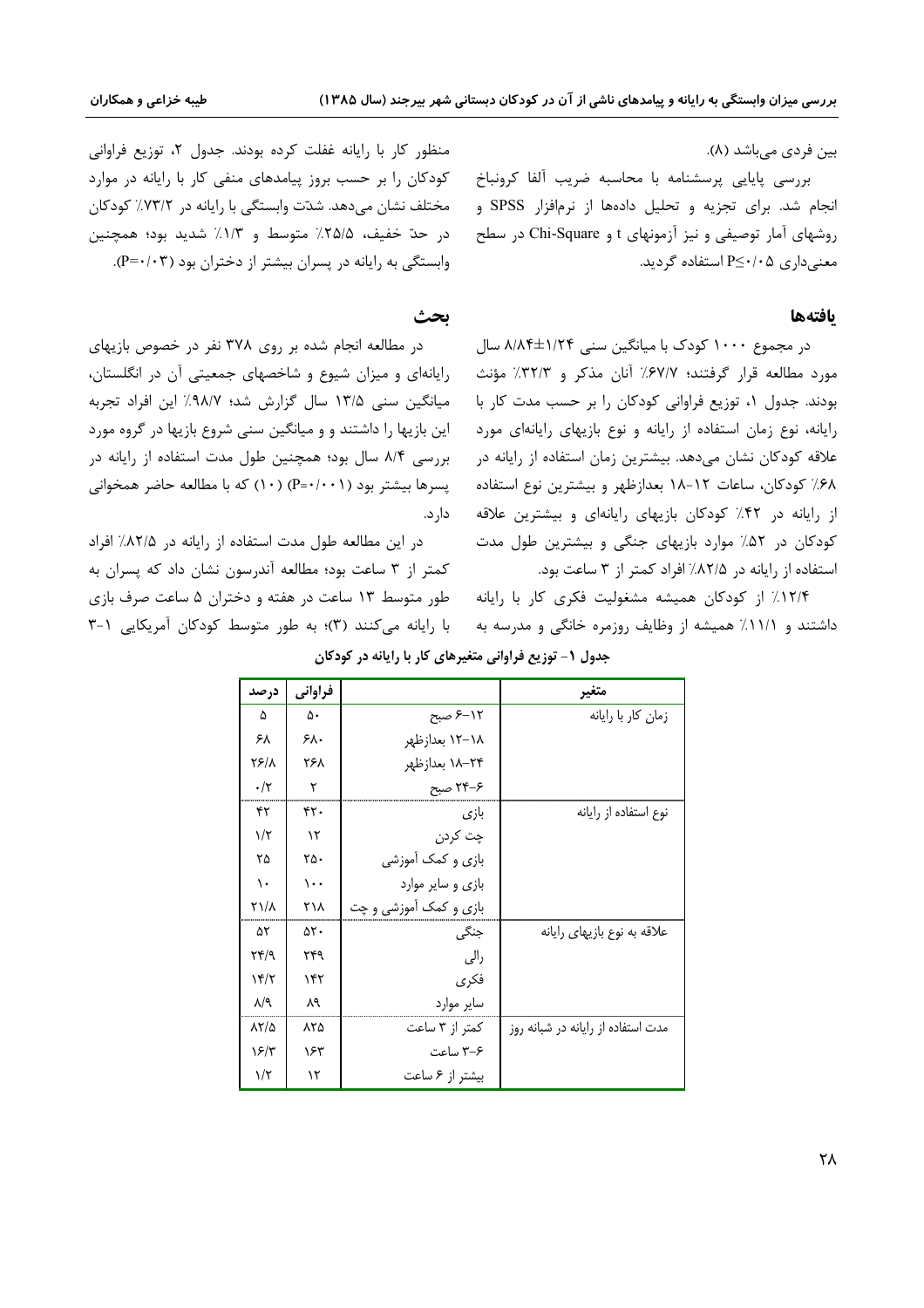ساعت در روز از رایانه برای انجام تکالیف مدرسه، صحبت با دوستان (چت کردن) و بازی استفاده می کنند و ۹٪ کودکان سن مدرسه در این کشور به رایانه دسترسی دارند (۱۰). بر اساس نتايج مطالعات وزارت آموزش و پرورش نيوزلند، تقريباً تمامى مدارس ابتدایی (۹۶٪) و راهنمایی (۹۹٪) به اینترنت وصل هستند (۹).

برنر در مطالعهای به این نتیجه رسید که ۱۷٪ کاربران بیش از ۴۰ ساعت در هفته از اینترنت استفاده کرده و متوسط استفاده ۱۹ ساعت در هفته بوده است. ۵۸٪ کاربران اعلام کردهاند دیگران از وقتی که آنها صرف اینترنت میکنند، شکایت دارند و ۴۶٪ کمتر از ۴ ساعت از وقت خواب خود را صرف اینترنت مے کنند (۹).

در این مطالعه ۶/۱٪ کودکان همیشه و ۳۵/۲٪ گهگاهی دچار اختلال خواب بودند. از زمره عوامل موجود یا مانع وابستگی به رایانه در میان کودکان و نوجوانان، نظارت و کنترلی است که والدين بر استفاده آنان از رايانه اعمال مي كنند. نكته قابل توجه این است که معمولاً خانوادهها نگاهی متعادل و منطقی پیرامون استفاده فرزندان از رايانه ندارند؛ برخى خانوادهها ممكن است به دلیل فقدان درک ماهیت این فناوری، نتوانند به طور کامل به خطرات بالقوه استفاده از آن پی برند و برخی به جای تشویق فرزندان به استفاده ایمن از اینترنت، دسترسی به آن را در منزل دشوار میکنند، اما کنترل آن در خارج از منزل و کافینتها

ممكن نيست (۵).

دلیل اصلی خانوادهها از خرید رایانه و ارتباط با شبکه اینترنت در منزل آموزش میباشد؛ والدین اعتقاد دارند که این ابزار نگرش کودک را به مدرسه بهبود میبخشد، اما با گسترش سریع استفاده از این فناوری، سؤال مهمی که ایجاد میشود، تأثير آن بر ارتباطات بين اعضاي خانواده است (١٠).

در این مطالعه ٧/٣٪ از کودکان بیشتر وقتشان را صرف رایانه میکردند تا با دیگران ارتباط برقرار کنند و بیشترین نوع استفاده از رایانه در ۴۲٪ کودکان بازیهای رایانهای و بیشترین علاقه کودکان در ۵۲٪ موارد بازیهای جنگی بود. تحقیقات اخیر دلالت دارد که بازیها سبب صدمات مغزی طولانیمدت میشوند  $\mathcal{S}(\mathcal{F})$ 

در این مطالعه ٢٠/١٪ کودکان به تنهایی در اتاق خلوت و همیشه و بر خلاف میل والدین با رایانه کار کرده و در ۱۰/۸٪ ایشان محدودیت زمانی والدین برای استفاده از رایانه موجب سرپیچی و پرخاشگری شده است. وابستگی به رایانه موجب کاهش فعالیتهای اجتماعی، شغلی و تفریحی و بروز اختلالات عاطفي از جمله افسردگي و بدخلقي ميشود.

علائم وابستگی عبارتند از: مشکلات بین فردی، مشکل هنگام کار یا مطالعه، نادیده گرفتن مسؤولیتهای مربوط به دوستان و خانواده یا مسؤولیتهای فردی، انزوا و کج خلقی پس از دست کشیـدن از آن، دروغ گفتن یا مخفـی نگــه داشتن زمـان

| هيچ کدام             |       | بندرت                           |                | گھگاهی                    |       | همشه                            |                               | ىبامدها                                                            |
|----------------------|-------|---------------------------------|----------------|---------------------------|-------|---------------------------------|-------------------------------|--------------------------------------------------------------------|
| درصد                 | تعداد | درصد                            | تعداد          | درصد                      | تعداد | در صد                           | تعداد                         |                                                                    |
| $\Delta/\Delta$      | ۵۵    | 55/2                            | ۶۴۵            | ۱۸/۹                      | ١٨٩   | $\frac{1}{2}$                   | $\binom{1}{k}$                | غفلت از وظایف روزانه خانه و مدرسه                                  |
| ٨                    | ٨٠    | ٧٢                              | YY.            | 9/7                       | ۹۲    | ۰/۸                             | ۱۰۸                           | سرپیچی و پرخاشگری بدنبال محدودیت زمانی مقرر برای استفاده از رایانه |
| ۲۶                   | ٢۶٠   | ۱۴                              | $\mathcal{N}$  | $\Delta Y/Y$              | ۵۲۷   | Y/Y                             | ٧٣                            | صرف وقت بيشتر با رايانه تا ديگران                                  |
| ۱۵/۴                 | ١۵۴   | Y5/Y                            | ٢۶٢            | $\frac{8}{7}$             | ۴۳۶   | $\lambda$                       | ۱۴۸                           | صرف پول توجیبی برای امور مربوط به رایانه                           |
| $11/\mathfrak{r}$    | 116   | ۳۶                              | ٣۶٠            | $Y \cdot / Y$             | ۴۰۲   | 17/5                            | ۱۲۴                           | مشغولیت فکری کودک به رایانه                                        |
| $\lambda/\gamma$     | ١٩λ   | YY/Y                            | ٣٢٧            | $\frac{1}{\sqrt{7}}$      | ۳۳۸   | $\S$ /Y                         | ۱۶۷                           | تهاجم نسبت به دیگران                                               |
| $\sqrt{2}$           | ۳۸۵   | $\mathbf{Y} \cdot / \mathbf{Y}$ | ۲۰۲            | $\Gamma \Delta/\Upsilon$  | ۳۵۲   | 5/1                             | ۶۱                            | اختلال خواب                                                        |
| $V/\Delta$           | ١٧۵   | $\frac{1}{2}$                   | ۲۱۶            | f(f)                      | ۴۴۱   | $\Sigma/\lambda$                | ۱۶λ                           | افسردگی، کج خلقی و عصبانیت                                         |
| $\frac{1}{\sqrt{2}}$ | 11Y   | ٣٢                              | $\mathbf{r}$ . | $\mathbf{Y}$ $\mathbf{Y}$ | ٣۶٢   | $\mathsf{Y} \cdot / \mathsf{Y}$ | $\mathsf{Y} \cdot \mathsf{Y}$ | رفتار برخلاف والدين                                                |
| ۱۴/۵                 | ۱۴۵   | ٣٢                              | $\mathbf{r}$ . | ۳۵/۵                      | ۳۵۵   | $M \cdot$                       | ۱۸۰                           | غفلت از مسائل بهداشتی روزمره                                       |

جدول ۲- توزیع فراوانی کودکان بر حسب میزان بروز پیامدهای منفی ناشی از کار بار رایانه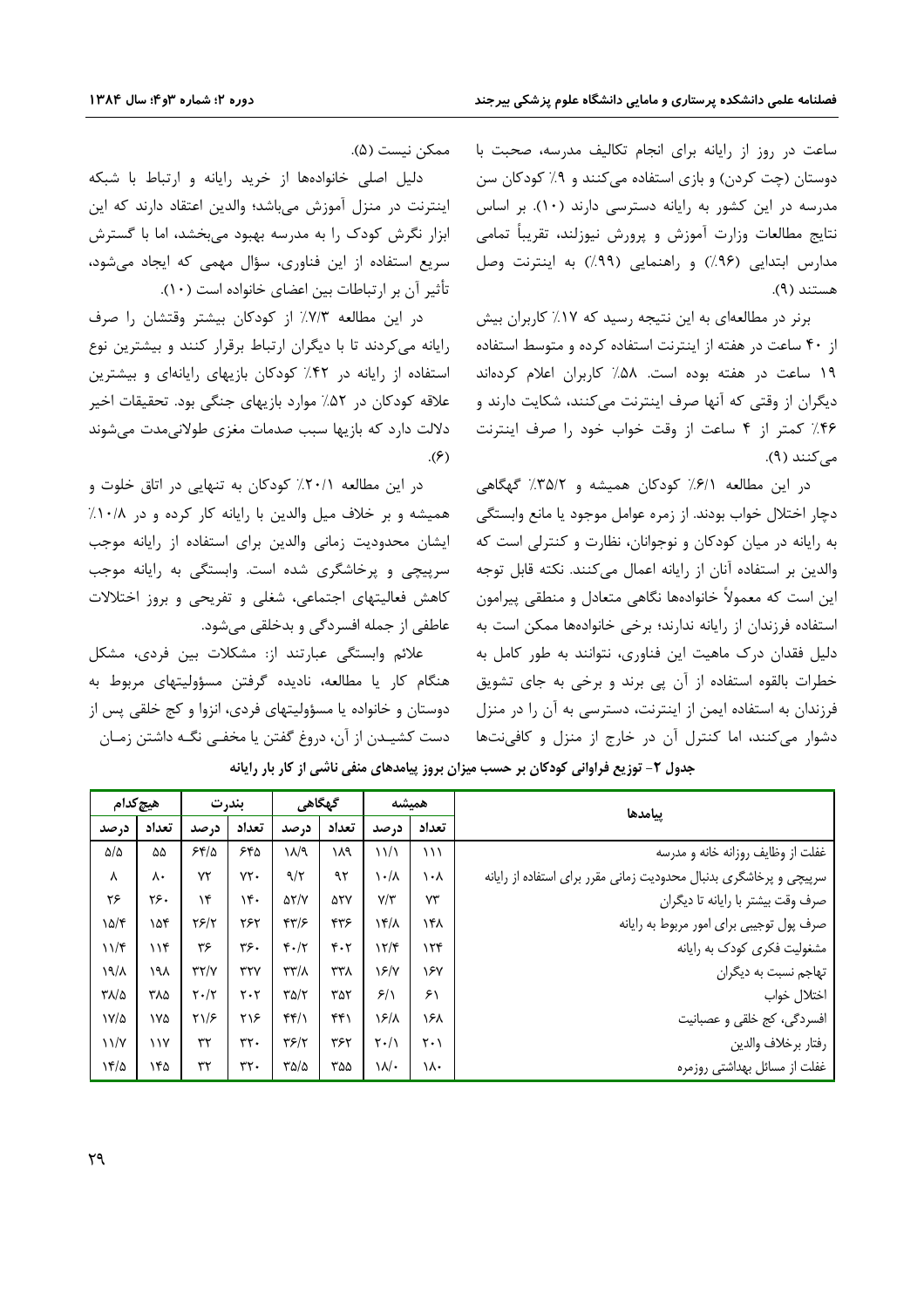واقعی کار با رایانه از نظر دوستان یا خانواده، تغییر در سبک زندگی به منظور گذراندن وقت بیشتر با آن، کاهش فعالیت فیزیکی، بیتوجهی به سلامت شخصی و تغییر در الگوی خواب (۱۱،۳) و علت وابستگی در بسیاری از این افراد دستیابی به راهی برای سرکوبی اضطرابها و تنشهای زندگی است. به گفته پژوهشگران احتمال وابستگی در افراد گوشهگیر و افرادی که در ارتباطهای اجتماعی و بین فردی خود مشکل دارند، بیش از سايرين است (٢).

در این مطالعه ۱۴/۸٪ از کودکان پول توجیبی خود را بیشتر صرف امور مربوط به رایانه (خرید کارت اینترنت و CD و ….) می کردند. نتایج مطالعه انجام شده بر روی ۴۰۲ نفر در انگلستان، نشان میدهد که ۴۱٪ از آنان، نیم یا بیشتر پول هفتگی خودشان را صرف بازیهای رایانهای میکردهاند؛ ۲۸٪ از آنها هفتهای یک یا چند بار بازی میکنند و برخی برای بازی از دوستانشان پول قرض میکنند؛ تعدادی هم پول غذایشان را صرف بازی کرده یا با فروش اموالشان پول بازی را تأمین می کنند (۵).

در این مطالعه ۱۱/۱٪ کودکان همیشه و ۱۸/۹٪گهگاهی از وظایف روزانه خانگی و مدرسه غفلت کرده بودند. یونگ خاطر نشان می سازد که وابستگی به رایانه موجب شده ۵۸٪ دانش آموزان دچار افت تحصیل و غیبت از کلاسها و … شوند و

کنترلی وجود ندارد که این افراد همیشه وقت خودشان را در فعالیتهای علمی صرف کنند. ۴۳٪ این شاگردان به دلیل دیر خوابیدن ناشی از کار با رایانه در مدرسه با عدم موفقیت روبهرو شدەاند (۵).

## نتيجه گيري

با توجه به یافتههای مطالعه حاضر موارد زیر پیشنهاد مے گردد: ١- آگاه كردن والدين از جنبههاي مثبت و منفي كار با رايانه ٢- نظارت والدين به نوع و مدت استفاده از رايانه توسط كودك ٣- ایجاد قوانین مناسب برای کودک و تشویق وی به تعامل با خانواده به جای استفاده بیش از حدّ از رایانه و برقراری ارتباط با دیگران و جایگزین کردن سرگرمیهای مناسب مورد علاقه کودک، بخصوص برنامههای ورزشی و گردش و تفریح ۴- همراهی با کودک هنگام کار با ,ایانه ۵- اختصاص وقت بیشتر به نرمافزارهای آموزشی و بازیهای خلاق تا بازيهاي مخرب ۶- پژوهشهای بیشتر در مورد تأثیر رایانه بر تکامل فیزیکی، شناختی، اجتماعی، عاطفی کودکان

### منابع:

1- Atwell P, Suazo- Garcia B, Battle J. Computer and young children- social benefit or social problem or social forces. Arch Pediatr Adolesc Med. 2006; 82 (1): 239-45.

۲– صادقیان عفت. تأثیر کامپیوتر و اینترنت بر کودکان و نوجوانان. مجله الکترونیکـی پژوهـشگاه اطلاعـات و مـدارک علمـی ایـران. ۱۳۸۲؛ دوره ۴ (شـماره ۴):  $f'' - f''$ 

3- Stromberg J. Computer/video games and your child's health. J Comparative Family Studies. 2006; 30 (1):141-45. 4-Bernice A, Henning, A, Killen M. Social evaluations of stereotypic images in video games: unfair, legitimate or just entertainments. Youth and Society. 2007; 107 (6): 37-39.

5- Careless M. Computer games: are they harming your children. Available From: www.gentleparents.com. 2005

6- Computer games linked to learning problems. Available From: www.news.zdnet.com. August 19-2001.

۷– نجمی س ب، آرمان س. تأثیر ویدیو و بازیهای رایانهای در رشد و رفتار کودکان. دو فصلنامه تحقیقات علوم رفتاری. ۱۳۸۲؛ دوره ۱ (شماره ۲): ۵۶–۵۶. ۸– امیدوار ا، صارمی ع ا. اعتیاد به اینترنت. توصیف، سببشناسی، پیشگیری، درمان و مقیاسهای سنجش اختلال اعتیاد به اینترنت. مشهد. تمرین. ۱۳۸۱. ۹– درگاهی ح. اعتیاد به اینترنت، شرایط، علتها و راههای درمان. فصلنامه بهداشت جهان. ۱۳۸۴: دوره ۱۸ (شماره ۲): ۲۳–۲۶.

10- Wan LK. Children and computer vision syndrome. Available From: www.allaboutuision.com. 2005.